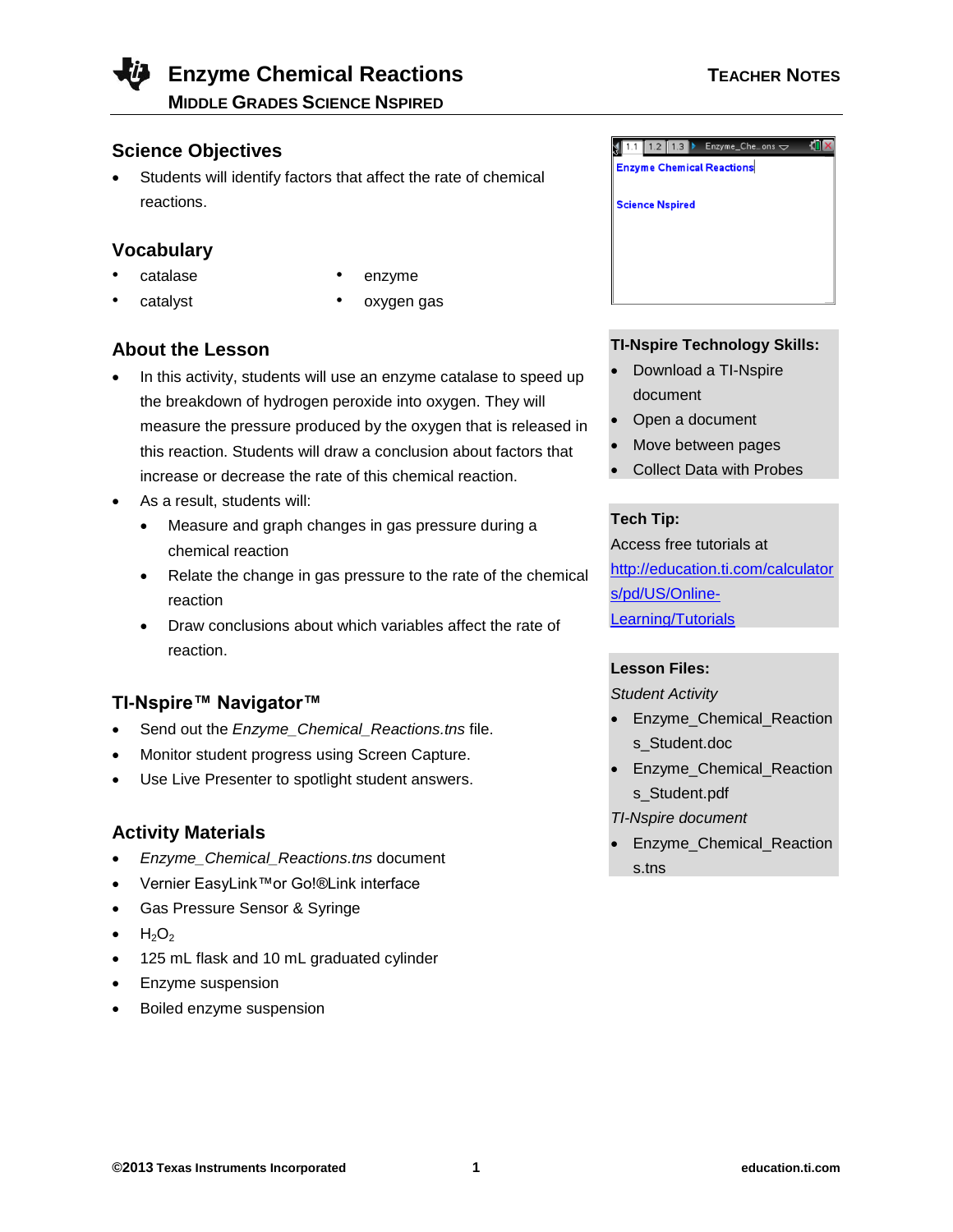

### **Teacher Preparation and Classroom Management**

- Prepare an enzyme suspension: Place a 250 mL flask into a large beaker filled with ice so that the enzyme suspension remains cold. Place a funnel that has been lined with 2–3 layers of cheesecloth into the flask. Obtain a 2 cm cube of fresh liver (chicken, beef, or pork). Place the meat in a blender with 200 mL distilled water and blend on the highest setting for 10–15 seconds. Slowly pour the suspension through the cheesecloth and into the flask. Discard the cheesecloth with the residue. Cover the flask and keep it on ice until you are ready to use it. For best results, prepare fresh enzyme prior to each lab period.
- Prepare the boiled enzyme suspension: Pour 50–100 mL (depending on the amount needed) of the prepared suspension into a 125 mL flask, and place the flask into a boiling water bath for about 5 minutes.
- Students may record their answers to the questions on blank paper or answer in the .tns file using the Notes application.
- In some cases, these instructions are specific to those students using TI-Nspire handheld devices, but the activity can easily be done using TI-Nspire computer software.
- The following questions will guide student exploration during this activity:
	- How does the amount of pressure of the oxygen released relate to the chemical reaction rate?
	- Which variables affect the reaction rate?

### **Discussion Points and Possible Answers**

Allow students to read the background information on their student worksheet.

### **Part 1 – Preliminary Questions: Move to page 1.2.**

1. Students should open the file *Enzyme\_Chemical\_Reactions.tns* and read page 1.2.

### **Move to pages 1.3 – 1.5.**

Have students answer questions 1 - 3 on the handheld, on their activity sheet, or both.

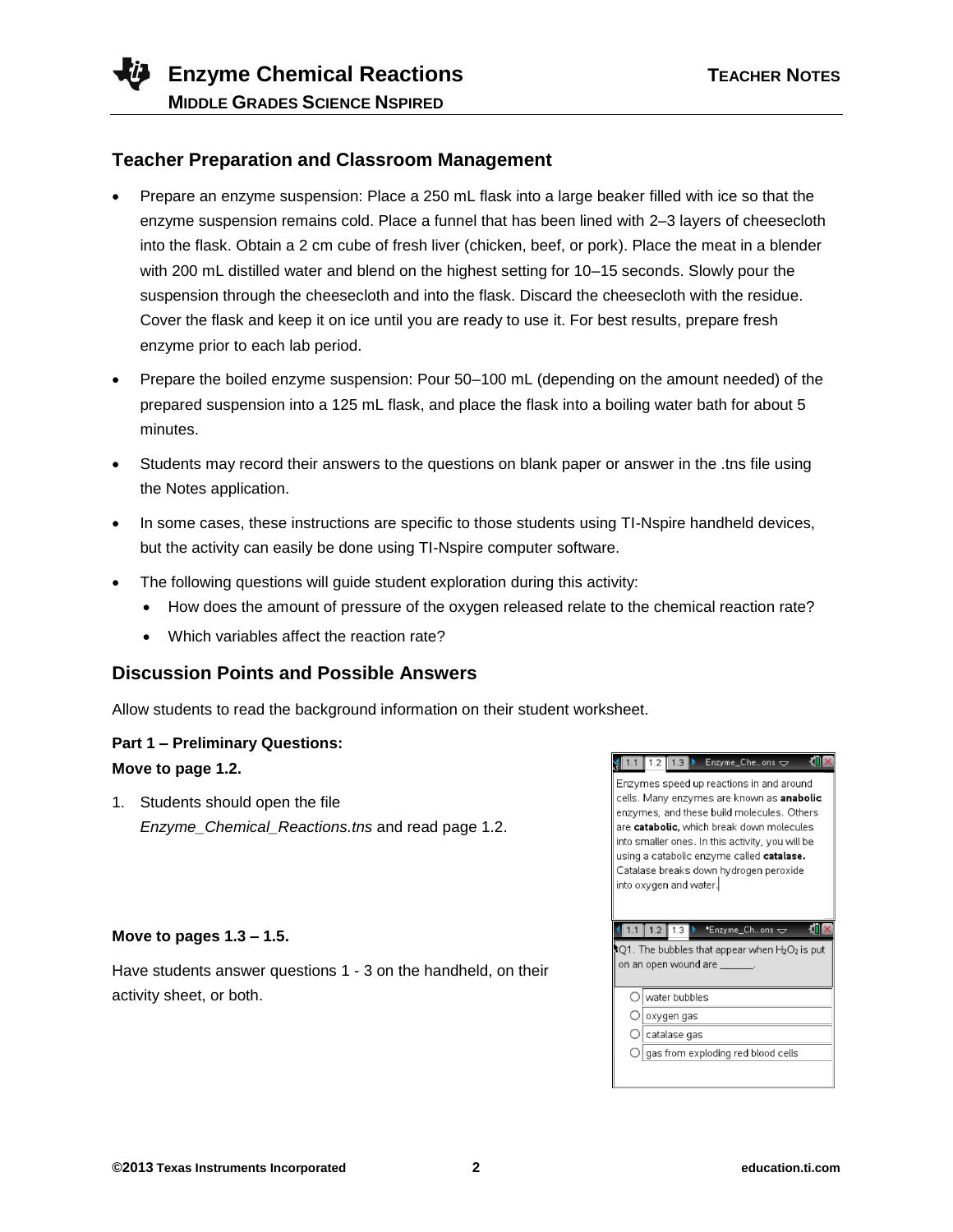### **Enzyme Chemical Reactions TEACHER NOTES MIDDLE GRADES SCIENCE NSPIRED**

Q1. The bubbles that appear when  $H_2O_2$  is put on an open wound are  $\frac{1}{\sqrt{1-\frac{1}{2}}}\frac{1}{\sqrt{1-\frac{1}{2}}}\frac{1}{\sqrt{1-\frac{1}{2}}}\frac{1}{\sqrt{1-\frac{1}{2}}}\frac{1}{\sqrt{1-\frac{1}{2}}}\frac{1}{\sqrt{1-\frac{1}{2}}}\frac{1}{\sqrt{1-\frac{1}{2}}}\frac{1}{\sqrt{1-\frac{1}{2}}}\frac{1}{\sqrt{1-\frac{1}{2}}}\frac{1}{\$ 

**Answer:** B. oxygen gas

Q2. Catalase separates hydrogen peroxide into \_\_\_\_\_\_\_\_\_\_\_\_\_.

**Answer:** C. water and oxygen

Q3. Catalase is an example of \_\_\_\_\_\_\_\_\_\_\_\_.

**Answer:** A. an enzyme

### **Part 2 – Reaction Rate Data Collection:**

### **Move to page 2.1.**

- 2. First students set up the experimental apparatus. They connect the EasyLink to the TI-Nspire and connect the Gas Pressure Sensor to the EasyLink. Students should set the TI-Nspire to collect data every 1 second for 30 seconds.
- 3. Secondly, they attach the tube to the sensor and the black stopper to the tube.
- 4. Next students use the graduated cylinder to measure 5 mL of hydrogen peroxide and pour it into the flask.
- 5. They draw 1 mL of the enzyme suspension into the syringe.
- 6. Then students click start on the TI-Nspire and immediately add the enzyme suspension to the flask. They should quickly put the stopper firmly in the mouth of the flask.

### **Move to page 2.2.**

- 7. They should view the collected data in the *Data & Statistics* application on page 2.2. Use the Entry Line to set the *x*-axis (horizontal axis) to the variable *run1.time* and the *y*-axis (vertical axis) to *run1.pressure*.
- 8. Students next fit a line to the data using the **Moveable Line** tool **(Menu > Analyze > Add Moveable Line)**. They should use only the initial "uphill" part of the graph for best analysis. Sometimes, this includes only 5–10 seconds of the graphed data.

| 1.4               | $1.5$   2.1 | $Enzyme_Che_{}$ ons $\leftarrow$   |
|-------------------|-------------|------------------------------------|
|                   |             |                                    |
|                   |             |                                    |
| Mode              |             |                                    |
| <b>Time Based</b> |             | To display meters, connect sensors |
| Rate              |             | or add offline sensors.            |
| 5 samples/s       |             |                                    |
| <b>Duration</b>   |             |                                    |
| 40s               |             |                                    |
|                   |             |                                    |
|                   |             |                                    |

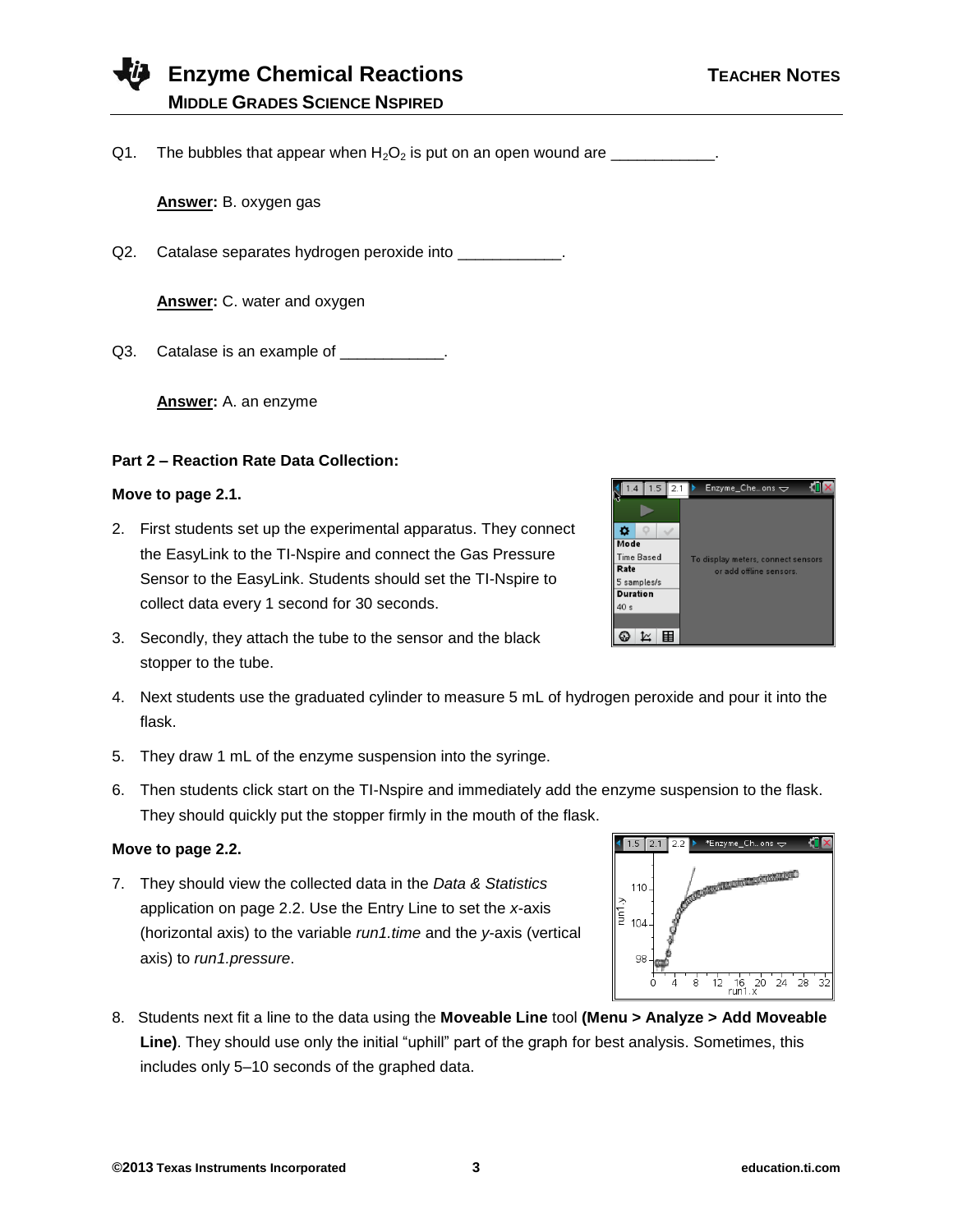### **Move to pages 3.1 – 3.2.**

9. Students should observe the slope of the fitted line to determine the rate of the chemical reaction. They should record these data in the *Lists & Spreadsheet* application on page 3.2.

| 2.2<br>3.1<br>$3.2$ $\triangleright$ | *Enzyme_Ch…ons $\Leftarrow$        |
|--------------------------------------|------------------------------------|
| Condition                            | $\blacksquare$ <sub>rate</sub>     |
|                                      |                                    |
|                                      | Sml perox., 1ml enzyme2.68 kPa/Sec |
| -                                    |                                    |
| -                                    |                                    |
|                                      |                                    |
| 5                                    |                                    |
|                                      |                                    |
| R7                                   |                                    |

### **TI-Nspire Navigator Opportunity**

Quick Poll can be used here to ensure that students understand the relationships in this experiment. Ask students to explain the correlation between the rate of gas pressure changes and the rate of chemical reaction. Students should note that the rate of gas pressure change is directly proportional to the rate of the reaction.

### **Part 3 – Manipulation of Reaction Variable:**

- 10. Students modify a variable in the investigation and then repeat steps 1–9. Remind students that the reaction flask should be rinsed out and dried between each experiment.
- 11. Each time they repeat the experiment, students should view the collected data on page 2.2.
- 12. For each set of newly collected data, students determine the rate of reaction and record it on page 3.2.

### **Part 4 – Analysis:**

### **Move to pages 4.1 – 4.6.**

Have students answer questions 4-9 on either the handheld, on the activity sheet, or both.

Q4. In this activity, hydrogen peroxide was the catalyst that was used to speed up the reaction.

### **Answer:** A. False

Q5. When you used boiled catalase, you probably noticed a very slow reaction rate. Predict why this happened.

**Answer:** The catalase was denatured by the boiling.

Q6. Which trial should have had the fastest rate of reaction? The trial using the flask that had \_\_\_\_\_\_\_

**Answer:** D. catalase in warm water